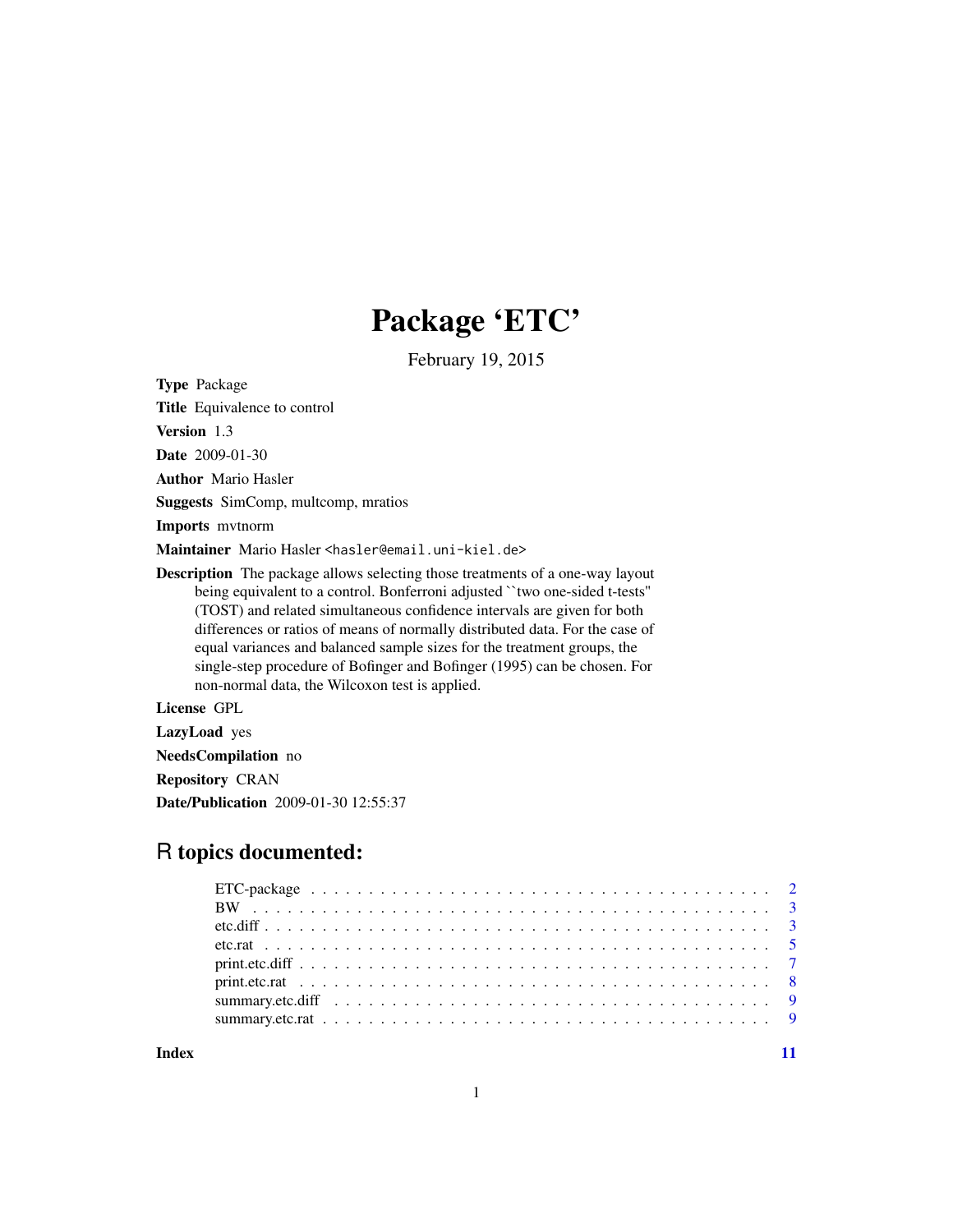<span id="page-1-0"></span>

#### Description

The package allows selecting those treatments of a one-way layout being equivalent to a control. Bonferroni adjusted "two one-sided t-tests" (TOST) and related simultaneous confidence intervals are given for both differences or ratios of means of normally distributed data. For the case of equal variances and balanced sample sizes for the treatment groups, the single-step procedure of Bofinger and Bofinger (1995) can be chosen. For non-normal data, the Wilcoxon test is applied.

#### Details

| Package:  | ETC        |
|-----------|------------|
| Type:     | Package    |
| Version:  | 1.3        |
| Date:     | 2009-01-30 |
| License:  | GPL        |
| LazyLoad: | yes        |

- etc.diffSimultaneous equivalence tests and related confidence intervals for differences to control
- etc.ratSimultaneous equivalence tests and related confidence intervals for ratios to control
- BWData set of body weights measured in a toxicological study

#### Author(s)

Mario Hasler

Maintainer: Mario Hasler <hasler@email.uni-kiel.de>

#### References

Hothorn, L.A. and Hasler, M. (2008): Proof of hazard and proof of safety in toxicological studies using simultaneous confidence intervals for differences and ratios to control, Journal of Biopharmaceutical Statistics 18, 915-933;

Bofinger, E. and Bofinger M. (1995): Equivalence with respect to a control: Stepwise tests, Journal of the Royal Statistical Society B 57 (4), 721-733;

Bofinger, E. (1985): Expanded confidence intervals, Communications in Statistics - Theory and Methods 14 (8), 1849-1864

#### Examples

data(BW)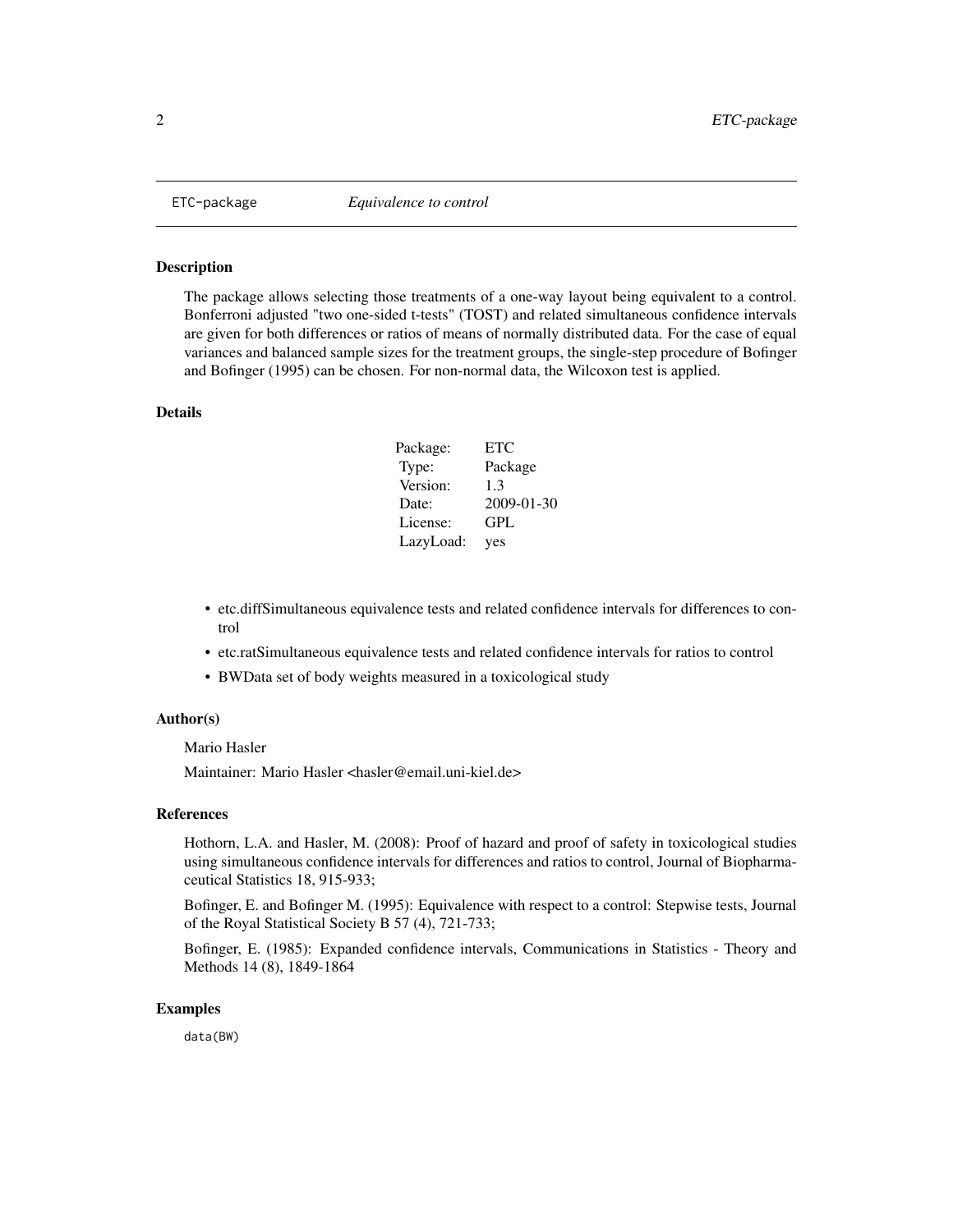<span id="page-2-0"></span>comp <- etc.diff(formula=Weight~Dose, data=BW, margin.up=30, method="Bofinger") summary(comp)

BW *Body weights measured in a toxicological study*

#### Description

Body weights of a 90-day chronic toxicological study on rats with a control and three dose groups.

#### Usage

data(BW)

#### Format

A data frame with 60 observations on the following 2 variables.

Weight a numeric vector containing the bodyweights of rats

Dose a factor with levels 1 2 3 4, specifying the dose groups, where 1 is the control group

#### Source

Hothorn, L.A. (2004): Statistische Auswerteverfahren. In: Regulatorische Toxikologie (Reichl, F.X., ed.). Springer Verlag Heidelberg, pp. 167-181.

#### Examples

```
library(ETC)
data(BW)
boxplot(Weight~Dose, data=BW)
```
<span id="page-2-1"></span>etc.diff *Simultaneous equivalence to control for differences of means*

#### Description

Performs simultaneous equivalence tests and related confidence intervals for differences to control in a one-way layout.

#### Usage

```
etc.diff(formula, data, base = 1, margin.up = NULL, margin.lo = -margin.up,
         method = "var.unequal", FWER = 0.05)
```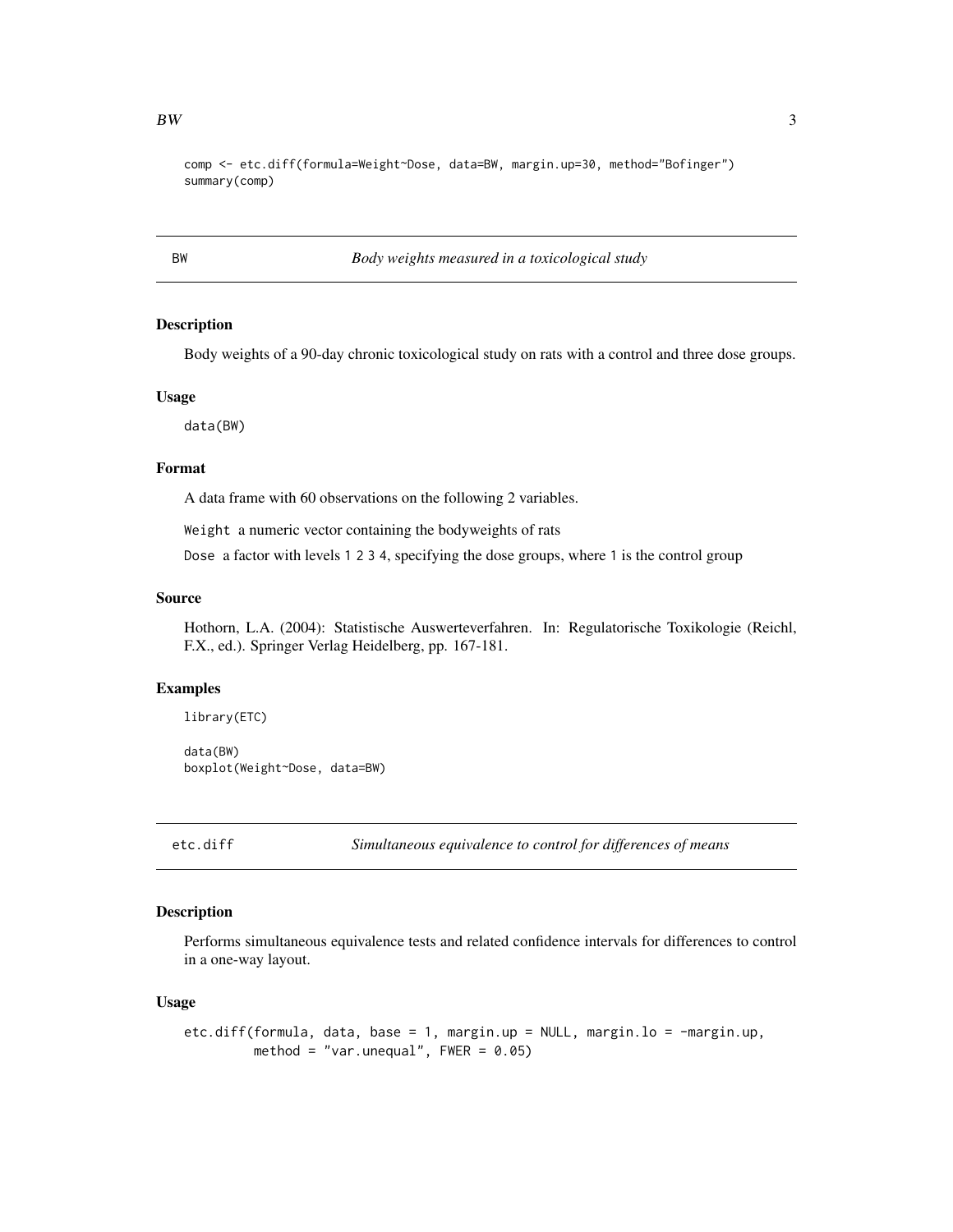#### Arguments

| formula     | a formula specifying a numerical response and a grouping factor (e.g., response<br>$\sim$ treatment)                                                                                                                                                          |
|-------------|---------------------------------------------------------------------------------------------------------------------------------------------------------------------------------------------------------------------------------------------------------------|
| data        | a data frame containing the response and group variable as columns                                                                                                                                                                                            |
| base        | a single integer specifying the control group                                                                                                                                                                                                                 |
| margin.up   | a single numerical value or a numeric vector (of lenght equal to the number of<br>comparisons) for absolute upper margins under the null hypotheses                                                                                                           |
| margin.lo   | a single numerical value or a numeric vector (of lenght equal to the number<br>of comparisons) for absolute lower margins under the null hypotheses, set to<br>-margin.up by default if not given                                                             |
| method      | a character string:<br>• "var.unequal": possibly unequal group variances,<br>• "var.equal": equal group variances,<br>• "Bofinger": equal group variances and equal sample sizes for the non-<br>control groups<br>• "non.par": non-normally distributed data |
| <b>FWER</b> | a single numeric value specifying the family wise error rate to be controlled by<br>the simultaneous confidence intervals                                                                                                                                     |

# Details

Having several treatment groups and a control in a one-way layout, the object is to simultaneously select those treatments being equivalent to the control. Bonferroni adjusted "two one-sided t-tests" (TOST) and related simultaneous confidence intervals are used for differences of means of normally distributed data with equal group variances (method="var.equal"). A pooled sample variance over all treatments is taken in this case. Welch-t-Tests are applied for unequal variances (method="var.unequal"). If the sample sizes of the treatment groups are balanced in the case of equal variances, the single-step procedure of Bofinger and Bofinger (1995) can be chosen with p-values and quantiles coming from a multivariate t-distribution (method="Bofinger"). A warning is given in the output if the Bofinger method is applied for unbalanced treatment groups. For non-normal data, tests based on wilcox.test(..., exact=FALSE, correct=TRUE, ...) are used (method="non.par").

#### Value

An object of class etc.diff containing:

| a (named) vector of estimated differences                                                                                                        |
|--------------------------------------------------------------------------------------------------------------------------------------------------|
| a (named) vector of the calculated test statistics                                                                                               |
| either a single degree of freedom (method="var.equal" and method="Bofinger")<br>or a (named) vector of degrees of freedom (method="var.unequal") |
| if method="Bofinger", the correlation matrix of the multivariate t-distribution                                                                  |
| either a single critical value (method="var.equal" and method="Bofinger") or a<br>(named) vector of critical values (method="var.unequal")       |
| a (named) vector of p-values adjusted for multiplicity                                                                                           |
| a (named) matrix of simultaneous confidence intervals                                                                                            |
|                                                                                                                                                  |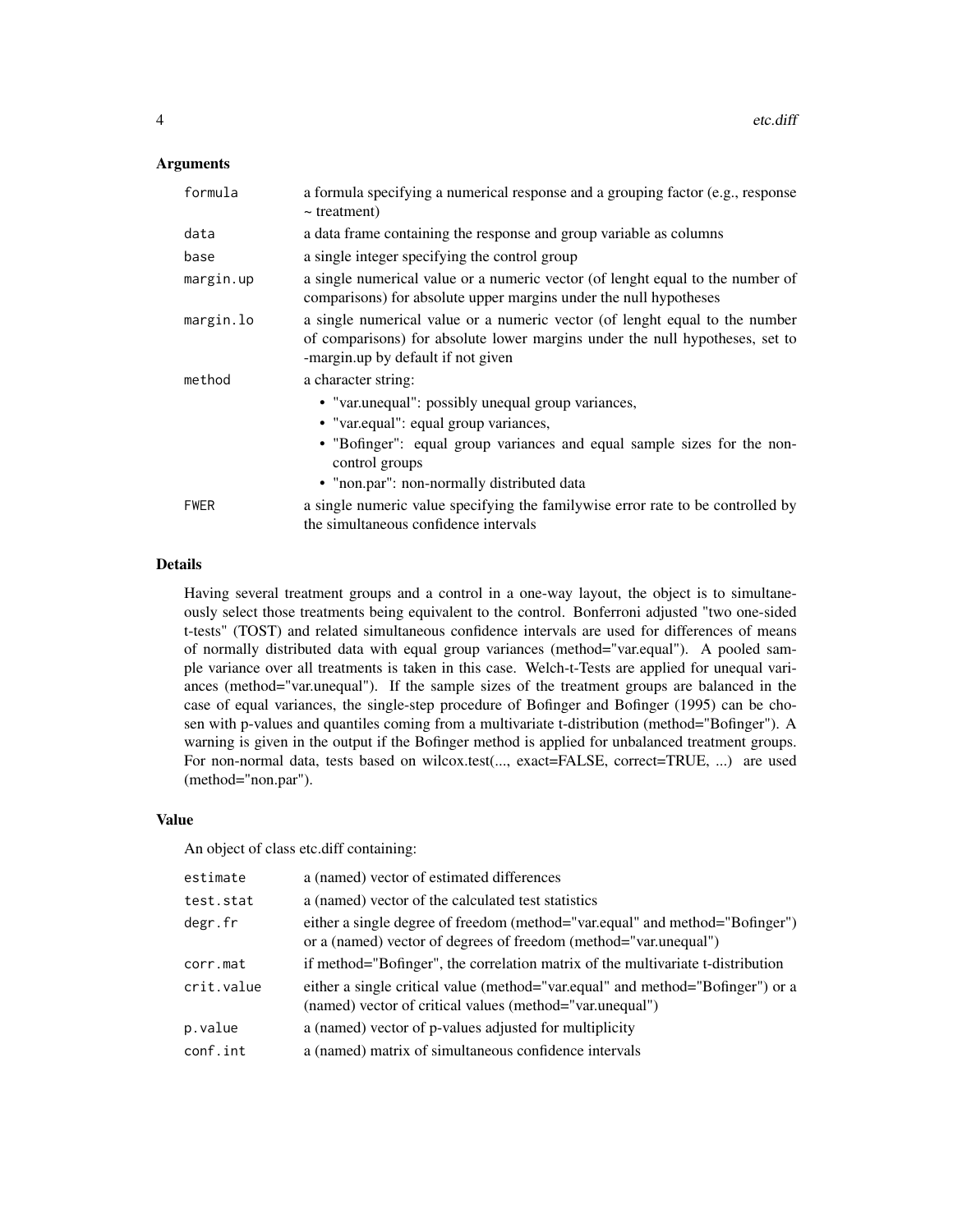#### <span id="page-4-0"></span>etc.rat 5

#### Note

The confidence intervals related to the TOST method (method="var.equal", method="var.unequal", and method="non.par") have simultaneous coverage probability (1-2alpha), while the intervals according to Bofinger and Bofinger (1995) (method="Bofinger") have (1-alpha). All intervals are "expanded", see Bofinger (1985).

#### Author(s)

Mario Hasler

#### References

Hothorn, L.A. and Hasler, M. (2008): Proof of hazard and proof of safety in toxicological studies using simultaneous confidence intervals for differences and ratios to control, Journal of Biopharmaceutical Statistics 18, 915-933;

Bofinger, E. and Bofinger M. (1995): Equivalence with Respect to a Control: Stepwise Tests, Journal of the Royal Statistical Society B 57 (4), 721-733;

Bofinger, E. (1985): Expanded confidence intervals, Communications in Statistics - Theory and Methods 14 (8), 1849-1864

### See Also

[etc.rat](#page-4-1)

#### Examples

data(BW)

```
comp <- etc.diff(formula=Weight~Dose, data=BW, margin.up=30, method="Bofinger")
summary(comp)
```
<span id="page-4-1"></span>etc.rat *Simultaneous equivalence to control for ratios of means*

#### Description

Performs simultaneous equivalence tests and related confidence intervals for ratios to control in a one-way layout.

#### Usage

```
etc.rat(formula, data, base = 1, margin.up = NULL, margin.lo = 1/margin.up,
       method = "var.unequal", FWER = 0.05)
```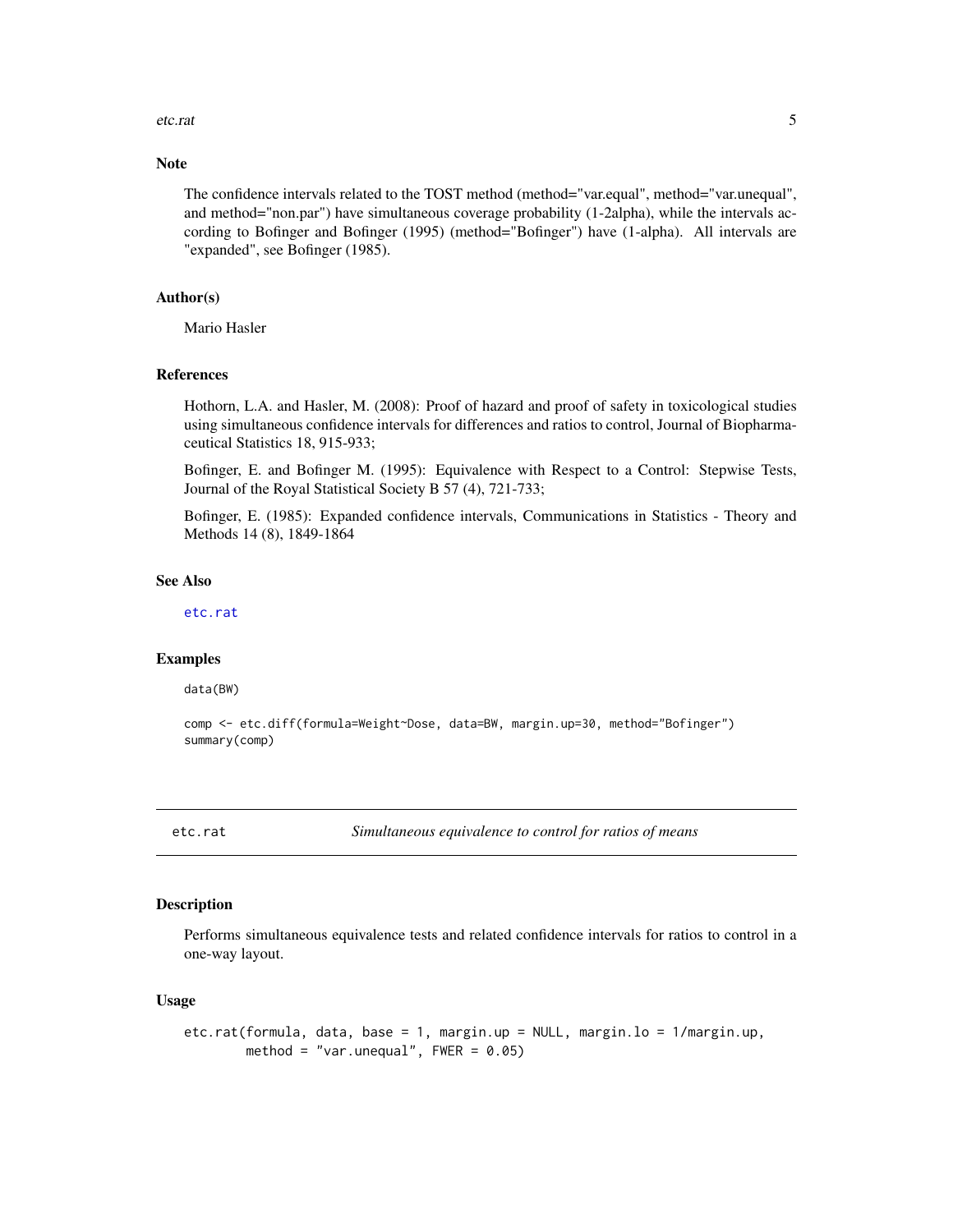# Arguments

| formula     | a formula specifying a numerical response and a grouping factor (e.g., response<br>$\sim$ treatment)                                                                                               |
|-------------|----------------------------------------------------------------------------------------------------------------------------------------------------------------------------------------------------|
| data        | a data frame containing the response and group variable as columns                                                                                                                                 |
| base        | a single integer specifying the control group                                                                                                                                                      |
| margin.up   | a single numerical value or a numeric vector (of lenght equal to the number of<br>comparisons) for relative upper margins under the null hypotheses                                                |
| margin.lo   | a single numerical value or a numeric vector (of lenght equal to the number<br>of comparisons) for relative lower margins under the null hypotheses, set to<br>1/margin.up by default if not given |
| method      | a character string:                                                                                                                                                                                |
|             | • "var.unequal": possibly unequal group variances,<br>• "var.equal": equal group variances                                                                                                         |
| <b>FWER</b> | a single numeric value specifying the familywise error rate to be controlled by<br>the simultaneous confidence intervals                                                                           |

# Details

Having several treatment groups and a control, the object is to simultaneously select those treatments being equivalent to the control. Bonferroni adjusted "two one-sided t-tests" (TOST) and related simultaneous confidence intervals are used for ratios of means of normally distributed data with equal group variances (method="var.equal"). A pooled sample variance over all treatments is taken in this case. Welch-t-Tests are applied for unequal variances (method="var.unequal").

# Value

An object of class etc.rat containing:

| estimate      | a (named) vector of estimated ratios                                                            |
|---------------|-------------------------------------------------------------------------------------------------|
| test.stat     | a (named) vector of the calculated test statistics (method="var.equal")                         |
| test.stat.up  | a (named) vector of the calculated test statistics (up) (method="var.unequal")                  |
| test.stat.do  | a (named) vector of the calculated test statistics (do) (method="var.unequal")                  |
| degr.fr       | a single degree of freedom (method="var.equal")                                                 |
| degr.fr.up    | a (named) vector of degrees of freedom for test statistics (up) (method="var.unequal")          |
| degr.fr.do    | a (named) vector of degrees of freedom for test statistics (do) (method="var.unequal")          |
| degr.fr.ci    | a (named) vector of degrees of freedom used for the confidence intervals (method="var.unequal") |
| crit.value    | a single critical value (method="var.equal")                                                    |
| crit.value.up | a (named) vector of critical values for test statistics (up) (method="var.unequal")             |
| crit.value.do | a (named) vector of critical values for test statistics (do) (method="var.unequal")             |
| crit.value.ci | a (named) vector of critical values for the confidence intervals (method="var.unequal")         |
| p.value       | a (named) vector of p-values adjusted for multiplicity                                          |
| conf.int      | a (named) matrix of simultaneous confidence intervals                                           |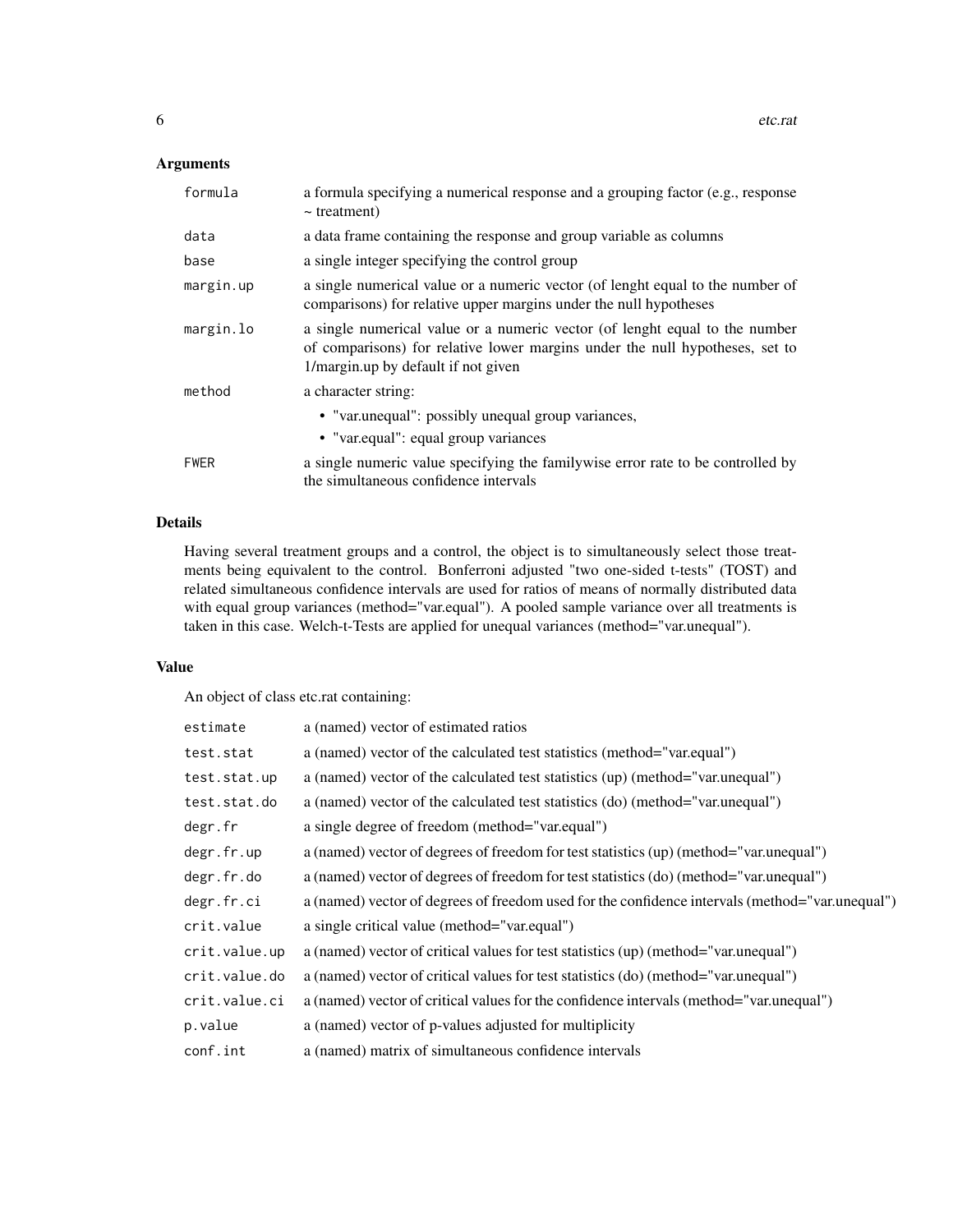# <span id="page-6-0"></span>print.etc.diff 7

#### Note

Because related to the TOST method, the confidence intervals have simultaneous coverage probability (1-2alpha). The intervals are "expanded", see Bofinger (1985).

#### Author(s)

Mario Hasler

#### References

Hothorn, L.A. and Hasler, M. (2008): Proof of hazard and proof of safety in toxicological studies using simultaneous confidence intervals for differences and ratios to control, Journal of Biopharmaceutical Statistics 18, 915-933;

Bofinger, E. (1985): Expanded confidence intervals, Communications in Statistics - Theory and Methods 14 (8), 1849-1864

#### See Also

[etc.diff](#page-2-1)

# Examples

data(BW)

```
comp <- etc.rat(formula=Weight~Dose, data=BW, margin.up=1.25, method="var.equal")
summary(comp)
```
<span id="page-6-1"></span>print.etc.diff *Print out of the results of etc.diff*

#### Description

A short print out of the results of etc.diff.

#### Usage

```
## S3 method for class 'etc.diff'
print(x, digits = 4, ...)
```
#### Arguments

|                   | an object of class "etc.diff" as obtained by calling etc.diff |
|-------------------|---------------------------------------------------------------|
| digits            | digits for rounding the results                               |
| $\cdot\cdot\cdot$ | arguments to be passed to print                               |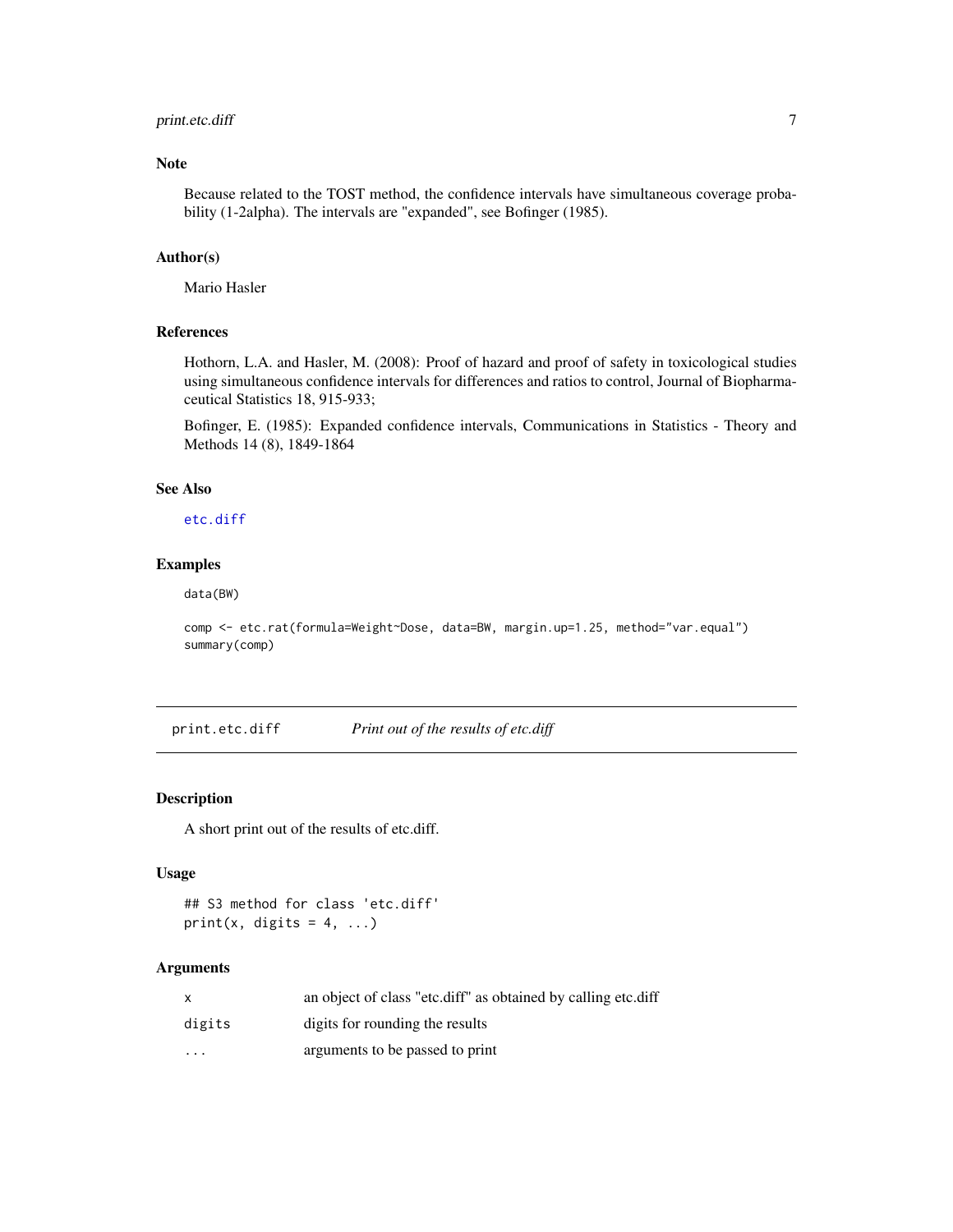# <span id="page-7-0"></span>Value

A print out containing the margins, estimates, confidence intervals, and p.values computed by etc.diff.

#### Author(s)

Mario Hasler

#### See Also

[print.etc.rat](#page-7-1)

<span id="page-7-1"></span>print.etc.rat *Print out of the results of etc.rat*

# Description

A short print out of the results of etc.rat.

#### Usage

## S3 method for class 'etc.rat' print(x, digits =  $4, ...$ )

# Arguments

| $\mathsf{X}$            | an object of class "etc.rat" as obtained by calling etc.rat |
|-------------------------|-------------------------------------------------------------|
| digits                  | digits for rounding the results                             |
| $\cdot$ $\cdot$ $\cdot$ | arguments to be passed to print                             |

# Value

A print out containing the margins, estimates, confidence intervals, and p.values computed by etc.rat.

# Author(s)

Mario Hasler

# See Also

[print.etc.diff](#page-6-1)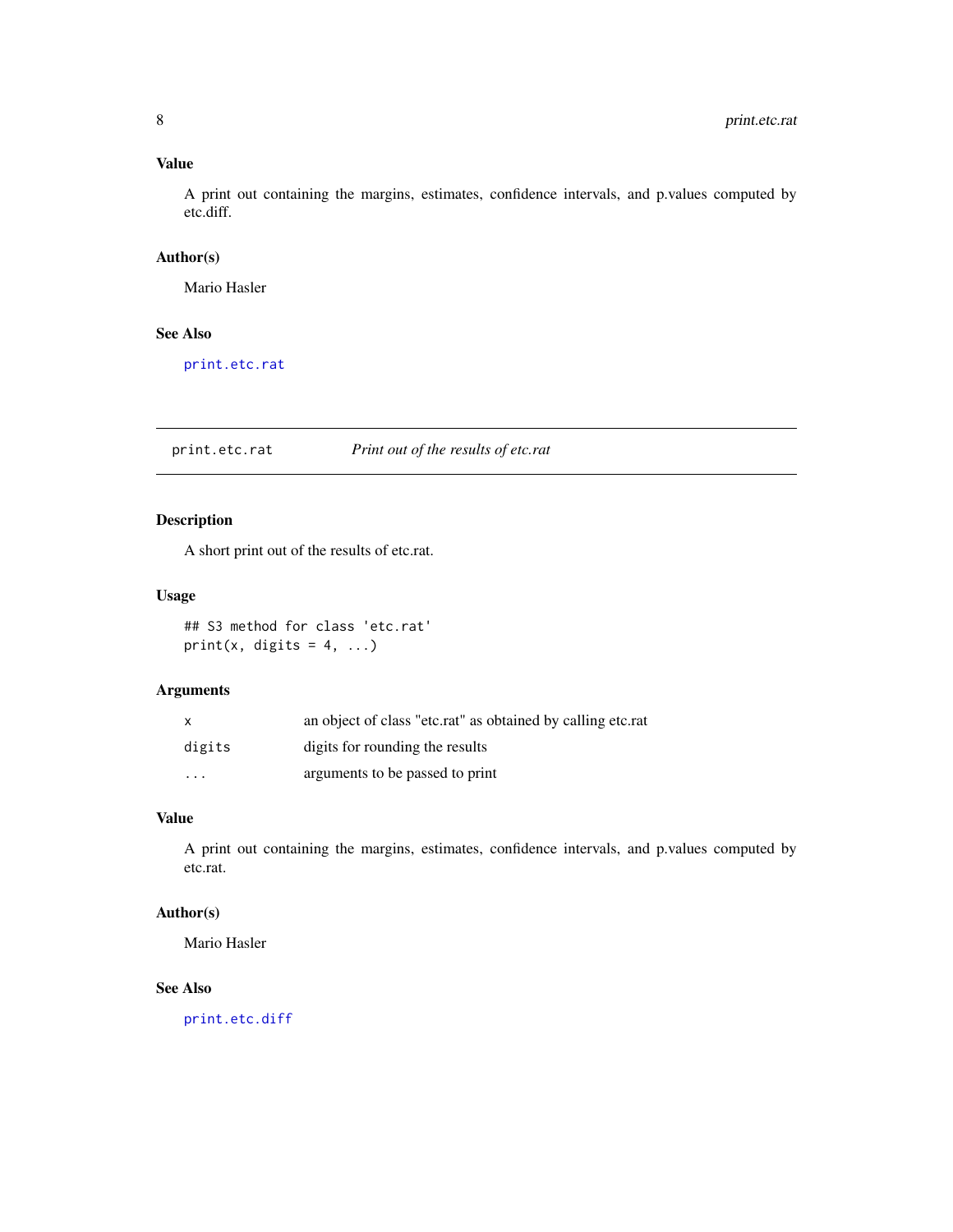<span id="page-8-2"></span><span id="page-8-0"></span>summary.etc.diff *Summary function for etc.diff*

# Description

A detailed print out of the results of etc.diff.

# Usage

```
## S3 method for class 'etc.diff'
summary(object, digits = 4, ...)
```
#### Arguments

| object   | an object of class "etc.diff" as obtained by calling etc.diff |
|----------|---------------------------------------------------------------|
| digits   | digits for rounding the results                               |
| $\cdots$ | arguments to be passed to print                               |

# Value

A print out containing the margins, degrees of freedom (not for method="non.par"), correlation matrix (if method="Bofinger"), estimates, critical values (not for method="non.par"), test statistics, confidence intervals, and p.values computed by etc.diff.

# Author(s)

Mario Hasler

# See Also

[summary.etc.rat](#page-8-1)

<span id="page-8-1"></span>summary.etc.rat *Summary function for etc.rat*

# Description

A detailed print out of the results of etc.rat.

# Usage

```
## S3 method for class 'etc.rat'
summary(object, digits = 4, ...)
```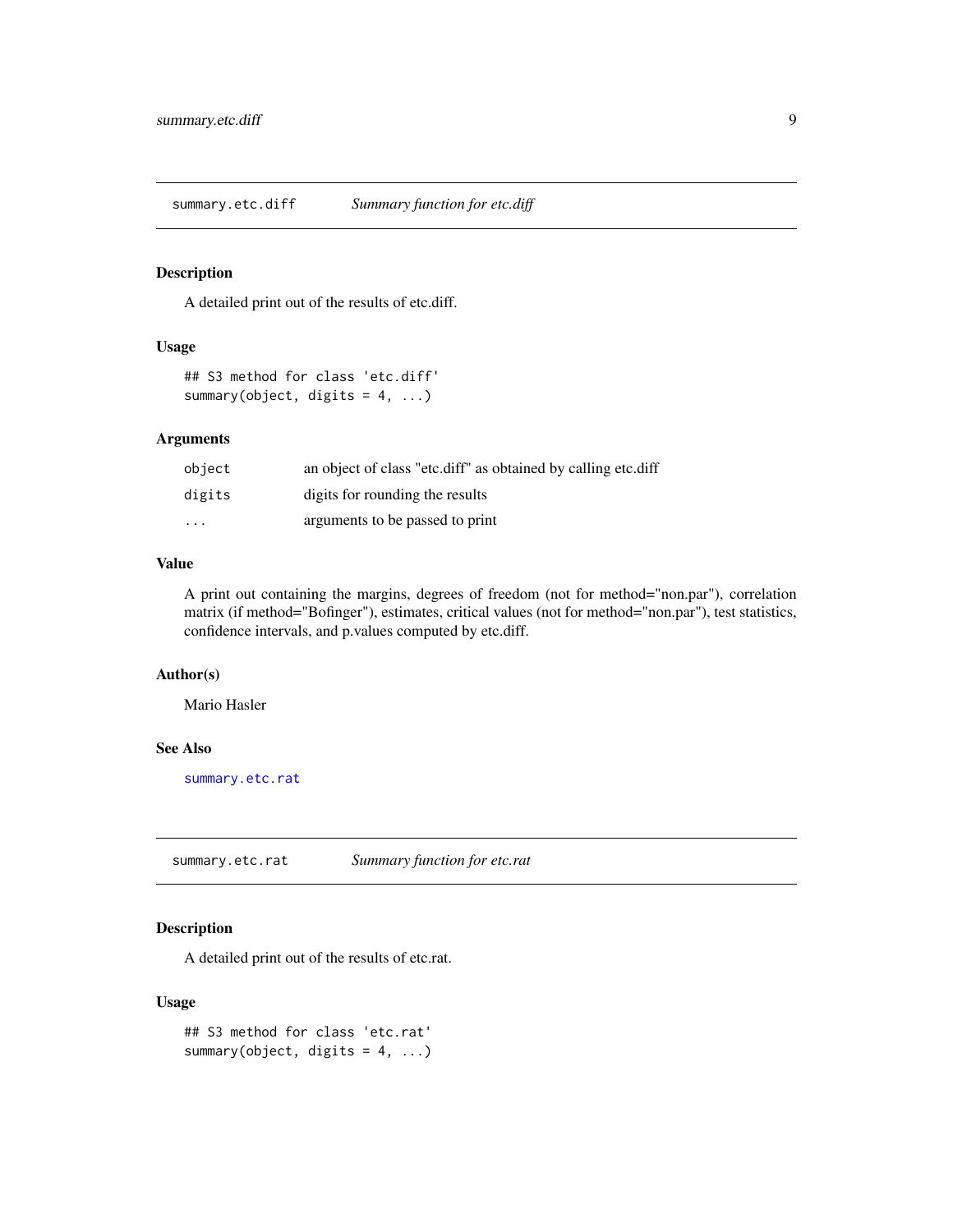<span id="page-9-0"></span>10 summary.etc.rat

# Arguments

| object                  | an object of class "etc.rat" as obtained by calling etc.rat |
|-------------------------|-------------------------------------------------------------|
| digits                  | digits for rounding the results                             |
| $\cdot$ $\cdot$ $\cdot$ | arguments to be passed to print                             |

# Value

A print out containing the margins, degrees of freedom, estimates, critical values, test statistics, confidence intervals, and p.values computed by etc.rat.

# Author(s)

Mario Hasler

# See Also

[summary.etc.diff](#page-8-2)